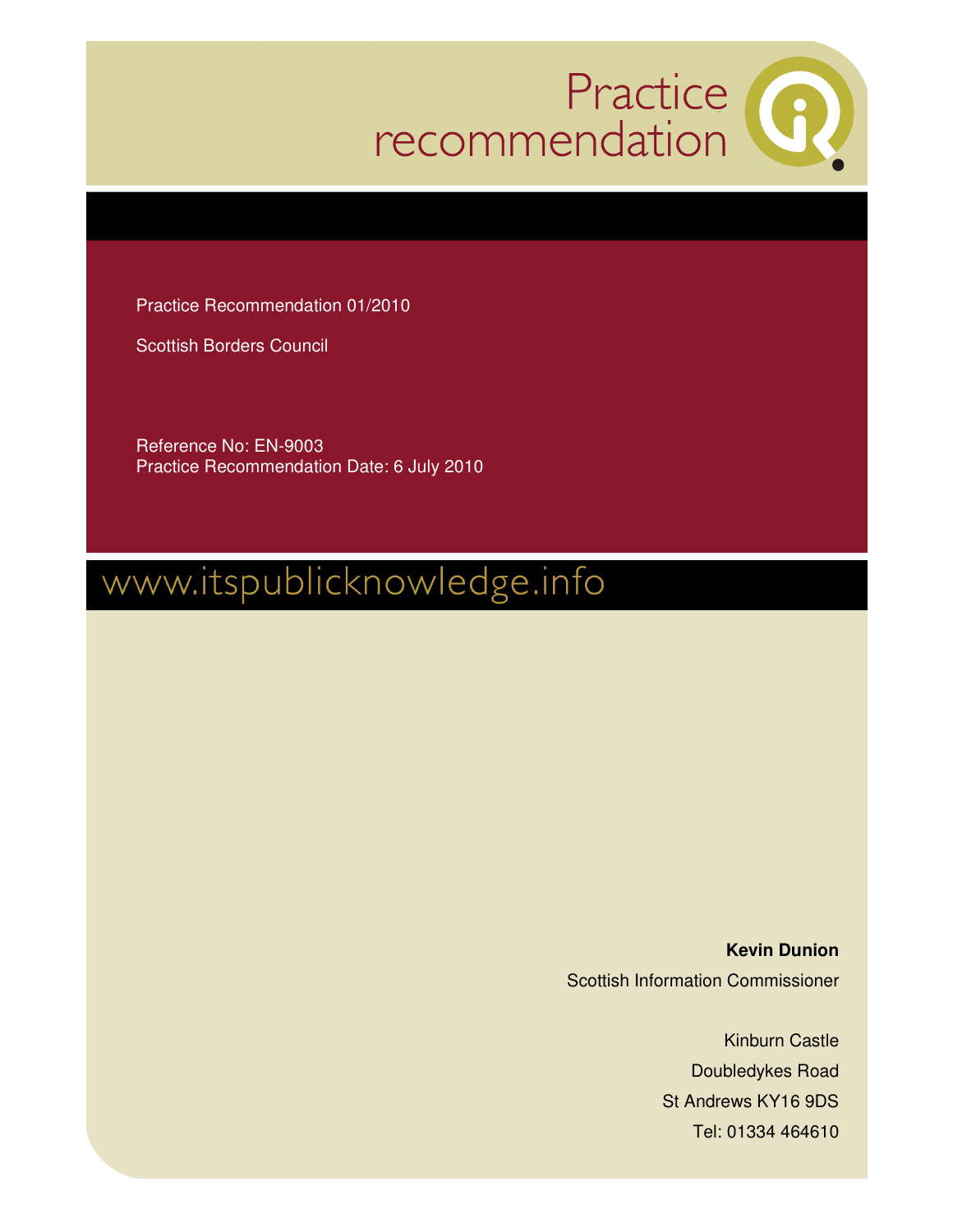

# **Background**

This Practice Recommendation is given to Scottish Borders Council (the Council) by the Commissioner under section 44(1) of the Freedom of Information (Scotland) Act 2002 (FOISA) following an assessment of the Council's practice in relation to the exercise of its functions under FOISA and the Environmental Information (Scotland) Regulations 2004 (the EIRs), carried out on the Commissioner's behalf under section 43(3) of FOISA on 16 and 17 February 2010. The Practice Recommendation specifies the provisions of (i) the Scottish Ministers' Code of Practice on the discharge of functions by public authorities under FOISA (the Section 60 Code) and (ii) the Code of Practice on the discharge of functions by Scottish public authorities under the EIRs (the Section 62 Code) with which, in the Commissioner's opinion, the Council does not conform, and the steps the Commissioner considers the Council ought to take in order to conform with these provisions. By virtue of regulation 18(5) and (6) of the EIRs, section 44(1) of FOISA applies to the Section 62 Code as it applies to the Section 60 Code.

In the Commissioner's opinion, the Council's practice does not conform with the provisions of the Section 60 and 62 Codes in relation to:

- training;
- timeliness in dealing with requests for information;
- monitoring;
- refusal of requests;

as more particularly detailed below. He considers that the authority ought to take the steps detailed below to conform in these areas.

# **Specific areas of failure to conform**

#### **Training**

#### Section 60 Code

Paragraph 15 of the Section 60 Code states that it is essential that all relevant personnel are familiar with the provisions of FOISA, the associated Codes of Practice and any guidance on good practice issued by the Commissioner. Authorities should ensure that appropriate staff training is provided. In planning and delivering training, authorities should be aware of other provisions affecting the disclosure of information, such as the EIRs, and the interaction between FOISA and the Data Protection Act 1998 (the DPA).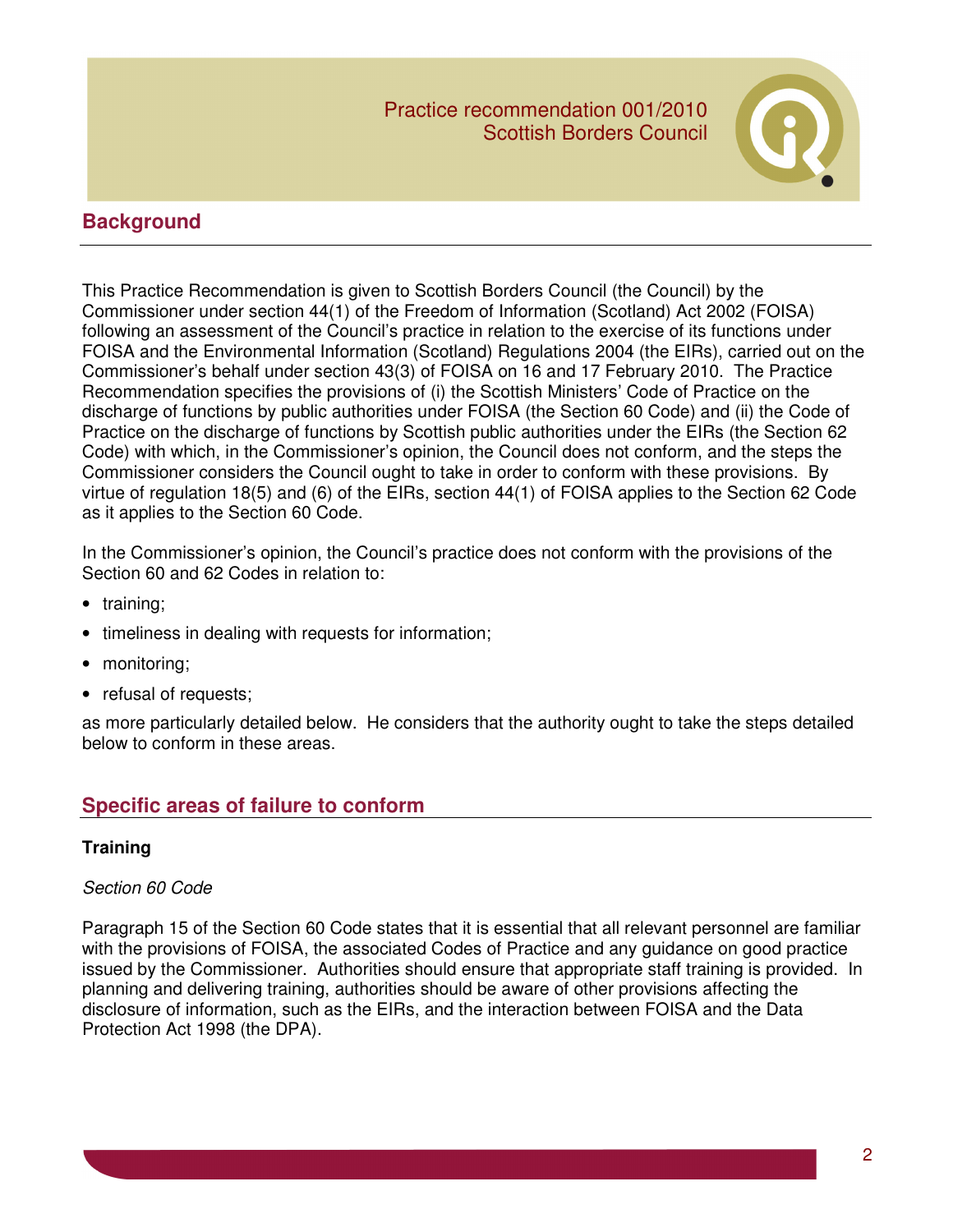

# Section 62 Code

Paragraph 15 of the Section 62 Code of Practice states that it is essential that everyone working in a Scottish public authority who deals with correspondence, or who otherwise may be required to provide information, is familiar with the requirements of the EIRs and the Code, taking account of any relevant guidance on practice issued by the Scottish Government and the Commissioner. Paragraph 16 further states that Scottish public authorities should ensure that proper training is provided, and should be aware of other provisions affecting the disclosure of information, such as FOISA, the DPA and the Local Government (Access to Information) Act 1985.

# **Findings**

The Commissioner has found that the Council's practice does not conform with the above provisions, in that the general level of knowledge amongst staff in relation to obligations under FOISA, the EIRs and the relevant Codes of Practice is inadequate. There is a distinct (and pressing) need for general awareness raising throughout the authority, and for more focused training for those with specific responsibility for dealing with information requests. Particular attention is required in respect of the identification of environmental information and the appropriate handling of requests under the EIRs, while specific training is also required for those officers who will be called upon to carry out reviews.

# Steps to be taken

The Council is recommended to secure the provision of:

- general awareness raising throughout the authority in relation to its obligations under FOISA, the EIRs and the relevant Codes of Practice;
- more focused training for those with specific responsibility for dealing with information requests;
- specific training for those members of staff who will be called upon to carry out reviews;

all of which should address, in particular, the identification of environmental information, the appropriate handling of requests under the EIRs and charging for information under both FOISA and the EIRs. The training should be supported by adequate practical written guidance and should be completed within 3 months from the date of this Practice Recommendation.

# **Timeliness in dealing with requests for information**

# Section 60 Code

Paragraph 27 of the Section 60 Code states that public authorities should comply with a request for information as soon as possible but must, in any event, comply not later than 20 working days after receipt of the request. It is essential that authorities respond to requests in good time. This is particularly important where it is clear that the requested information is not held by the authority and the applicant needs to direct the enquiry elsewhere, or if the applicant has a disability and requests information in an alternative format or by alternative means.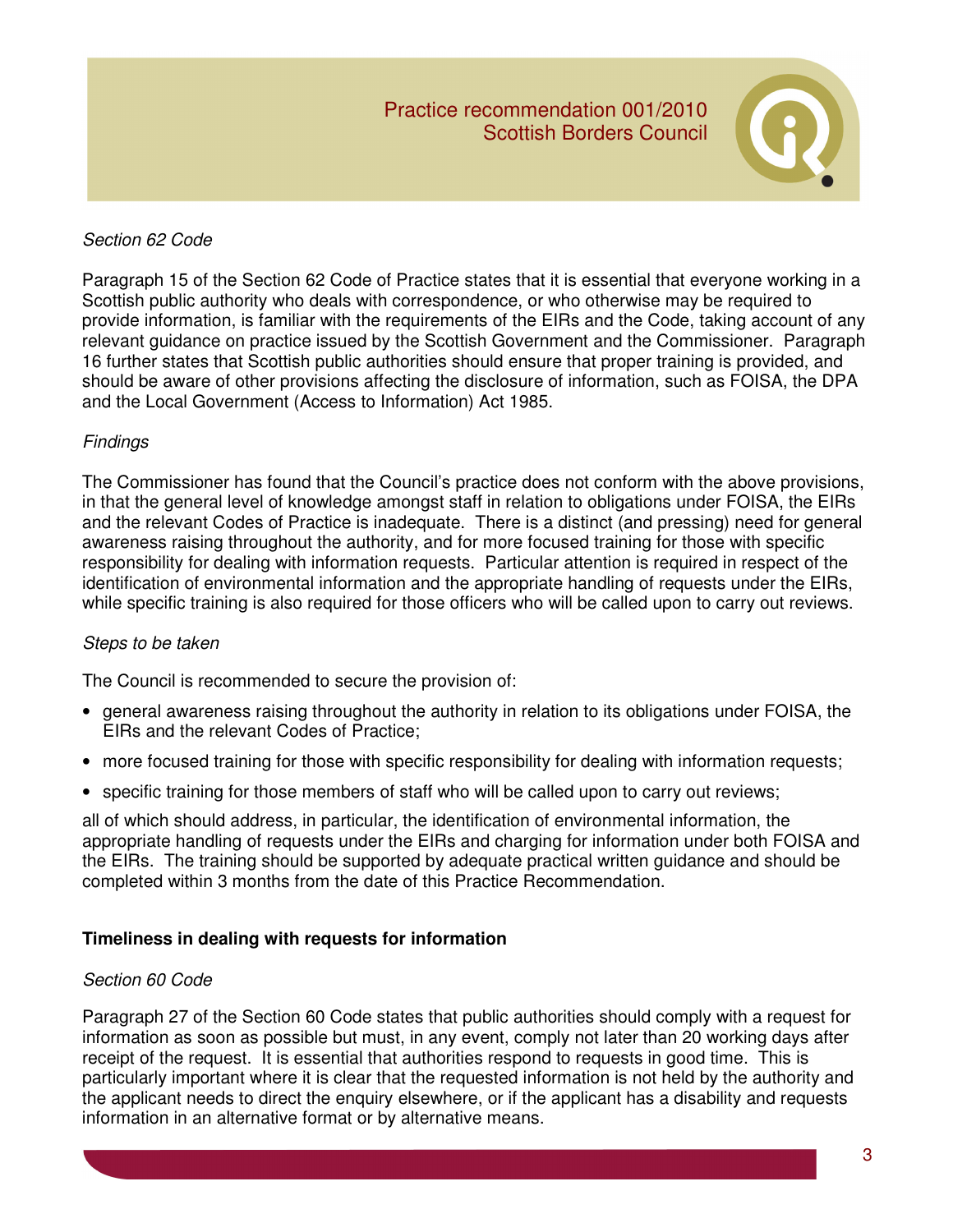

## Section 62 Code

Paragraph 35 of the Section 62 Code states that Scottish public authorities are required to comply with all requests for information as soon as possible. They should not wait until the end of the 20 working day period under regulation 5(2)(a) if the information asked for could reasonably be provided earlier. Paragraph 36 of this Code goes on to state that authorities should aim to make all decisions as soon as possible and in any case within 20 working days (subject to the arrangements under regulation 7 for extending the time for response in cases involving voluminous and complex information). Paragraph 38 continues that it is for the body receiving a request to meet the timetable (even where, for example, the request is not in writing or other recorded form).

#### Findings

The Commissioner has found that the Council's practice does not conform with the above provisions, in that since the coming into force of FOISA and the EIRs it has consistently failed to respond to an acceptable percentage of requests for information within the requisite timescales.

#### Steps to be taken:

The Council is recommended to take immediate action to ensure that responses to requests for information are made within the timescales allowed. The Council should be able to demonstrate a significant improvement in this area within 3 months from the date of this Practice Recommendation.

# **Monitoring**

#### Section 60 Code

Paragraph 62 of the Section 60 Code states that authorities should adopt appropriate systems to monitor their performance under FOISA. It will be for each public authority to determine what information can most effectively be recorded under its administrative procedures, while satisfying itself that it is complying with the law (and able to demonstrate this). While monitoring all requests may be problematic for authorities, monitoring activities should generally include collecting:

- the numbers of requests under section 1(1) which have been refused and the reasons for the refusal;
- the numbers of fees which have been charged under sections 9, 12 and 13;
- the numbers of reviews which have been carried out under section 20 and 21 and the outcome of such reviews;
- instances when the time limit for reply has been exceeded, and reasons.

This list is not exhaustive and, with experience, authorities may, in discussion with the Commissioner, agree upon a standard set of statistics which more aptly reflect their compliance.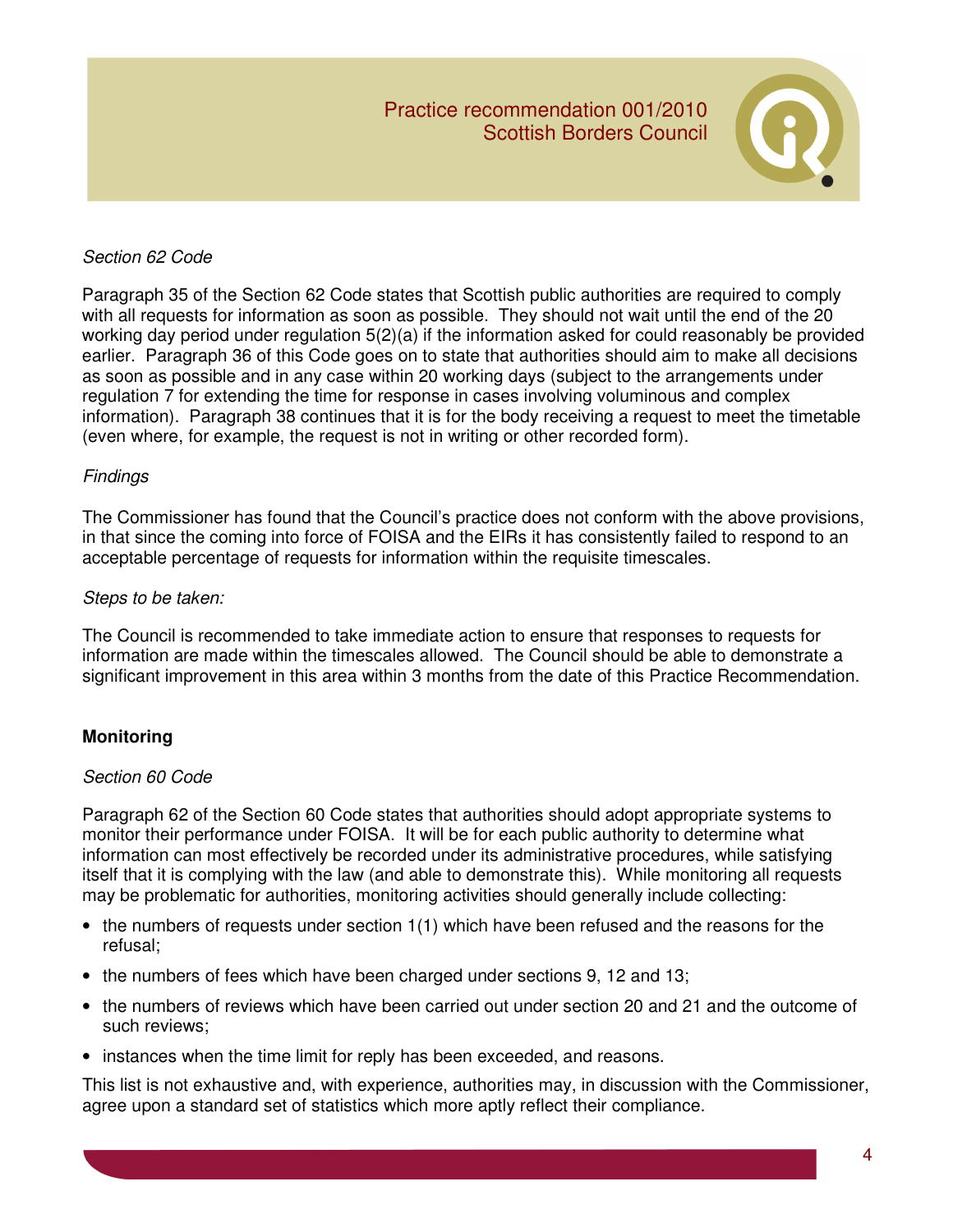

## Section 62 Code

Paragraph 66 of the Section 62 Code states that for the purposes of monitoring, authorities should put in place appropriate systems to monitor their performance under the EIRs. It will be the responsibility of each public authority to determine what type of information should be recorded under its own administrative procedures, whilst ensuring that it is working, and demonstrating it is working, within the law. All requests for environmental information could be classified as a request under the EIRs but monitoring all requests may be difficult or unrealistic. However, monitoring procedures should generally include available information on the following:

- the number of requests which an authority receives but has refused, along with the reason for the refusal;
- the number of fees charged by the authority for information requested under EIRs;
- the number of reviews carried out by the authority and the outcomes of the reviews;
- the number of requests not responded to by the time limit for reply and the reasons.

This list is not exhaustive and, with experience and after discussion with the Commissioner, authorities may come to an agreement on a standard set of data which would indicate more appropriately an authority's compliance with the EIRs.

#### **Findings**

The Commissioner has found that the Council's practice does not conform with the above provisions, in that the administrative arrangements and systems it has in place for dealing with requests for information do not permit the extraction of reliable monitoring data as described above.

#### Steps to be taken:

The Council is recommended to put in place adequate systems and procedures to ensure resilient administrative arrangements allowing data storage and retrieval meeting the requirements set out above.

#### **Refusal of request**

#### Section 60 Code

Paragraph 71 of the Section 60 Code states that in issuing a refusal notice, the authority should explain which exemption in Part 2 of FOISA applies and, if otherwise not apparent, why it applies. (However, under section 18 the authority can, in certain cases and where this is in the public interest, issue a refusal notice which does not state whether or not the requested information exists). FOISA also requires authorities, when withholding information other than under an 'absolute exemption', to state (insofar as it is possible to do so without disclosing exempt information) the reason for claiming that the public interest in maintaining the exemption outweighs the public interest in disclosure. In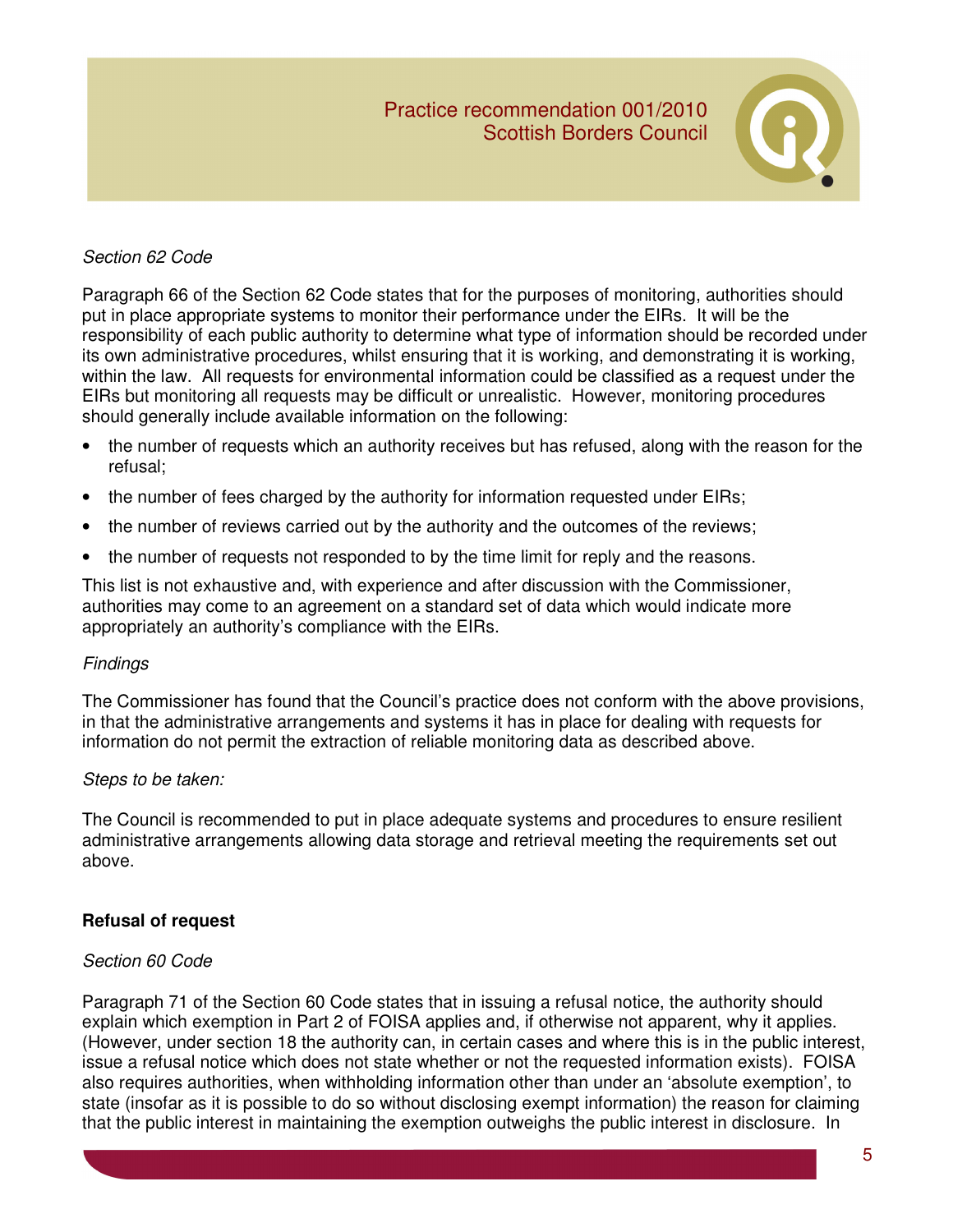

paragraph 63, the Section 60 Code states that where an authority refuses to disclose information in whole or in part, it is required to notify the applicant both of their right to request a review and of their right to apply to the Commissioner.

# Section 62 Code

Paragraph 65 of the Section 62 code states that where a request for information is refused or partially refused in accordance with an exception, the EIRs require that the Scottish public authority notifies the applicant in writing which exception has been claimed, and the reason that exception applies. Scottish public authorities should not merely paraphrase the wording of the exception unless to say any more would involve the disclosure of information which would itself be withheld in accordance with the EIRs. The Scottish public authority should state clearly in the decision letter why they have decided to apply that exception in the case in question. The EIRs also require Scottish public authorities, when withholding information, to state the reasons for claiming that the public interest in maintaining the exception outweighs the public interest in disclosure. Scottish public authorities should specify the public interest factors - for and against disclosure - they have taken into account before reaching the decision, unless that statement would involve the disclosure of information which would itself be withheld in accordance with the EIRs. They should also include details of the procedure for review of the decision and for application for a decision by the Commissioner.

## **Findings**

The Commissioner has found that the Council's practice does not conform with the above provisions, in that it does not provide applicants with adequate reasons in support of its decisions to withhold information, or inform applicants of their right to apply to the Commissioner for a decision.

# Steps to be taken:

The Council is recommended to ensure that its responses to requests for information are compliant with the provisions of the relevant Codes of Practice as set out above, in particular by providing applicants with adequate reasons in support of the refusal of information and by informing them of their right to apply to the Commissioner for a decision. Template letters are recommended with a view to achieving this. The Council should be able to demonstrate a significant improvement in this area within 3 months from the date of this Practice Recommendation.